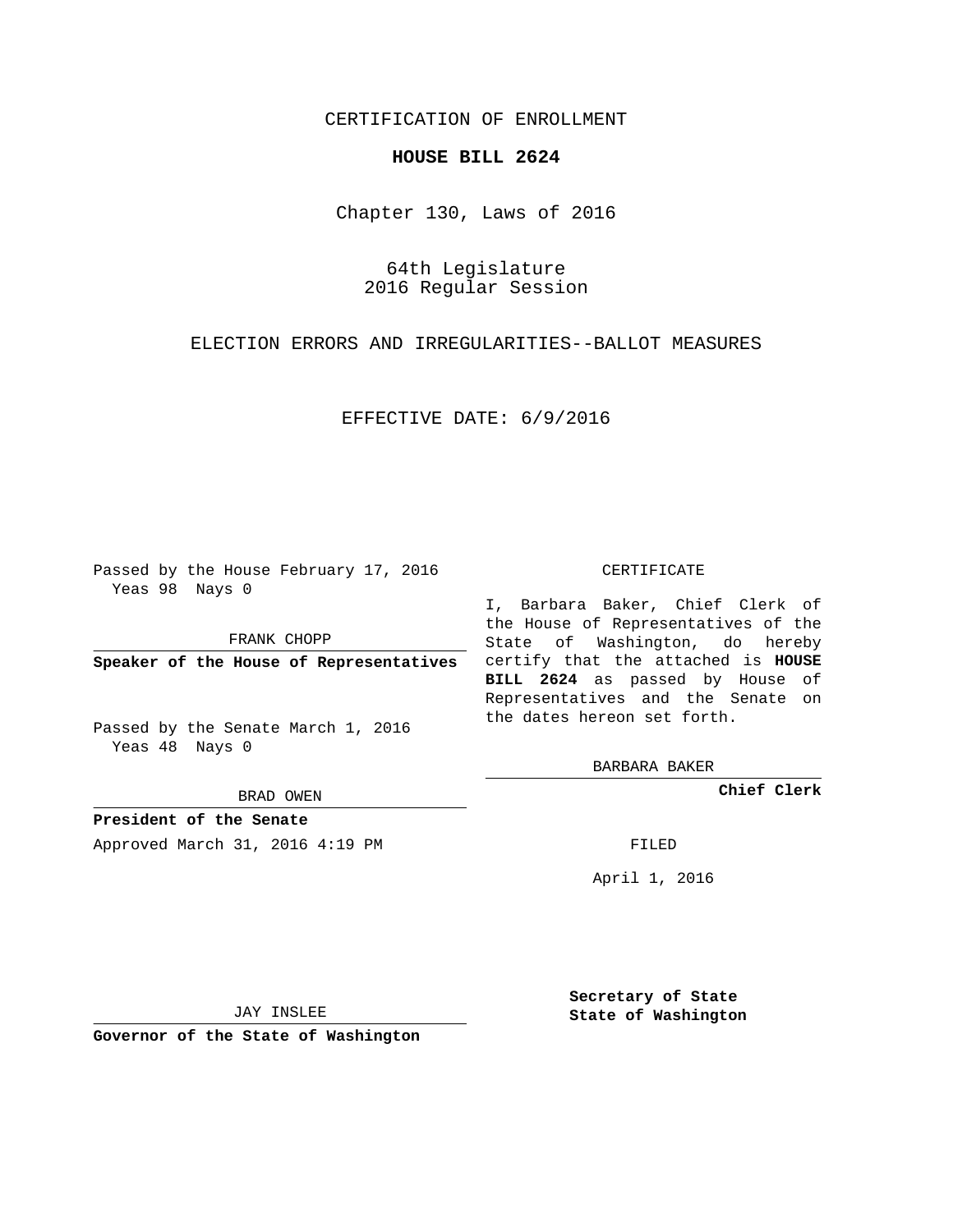## **HOUSE BILL 2624**

Passed Legislature - 2016 Regular Session

**State of Washington 64th Legislature 2016 Regular Session By** Representatives S. Hunt and Bergquist; by request of Secretary of State

Read first time 01/18/16. Referred to Committee on State Government.

 AN ACT Relating to election errors involving measures; amending RCW 29A.68.011, 29A.68.020, 29A.68.030, 29A.68.050, 29A.68.070, 29A.68.080, 29A.68.090, 29A.68.110, and 29A.68.120; and adding a new 4 section to chapter 29A.68 RCW.

BE IT ENACTED BY THE LEGISLATURE OF THE STATE OF WASHINGTON:

 **Sec. 1.** RCW 29A.68.011 and 2013 c 11 s 71 are each amended to 7 read as follows:

 Any justice of the supreme court, judge of the court of appeals, or judge of the superior court in the proper county shall, by order, require any person charged with error, wrongful act, or neglect to forthwith correct the error, desist from the wrongful act, or perform the duty and to do as the court orders or to show cause forthwith why the error should not be corrected, the wrongful act desisted from, or the duty or order not performed, whenever it is made to appear to such justice or judge by affidavit of an elector that:

 (1) An error or omission has occurred or is about to occur in printing the name of any candidate on official ballots; or

 (2) An error other than as provided in subsections (1) and (3) of this section has been committed or is about to be committed in 20 printing the ballots; or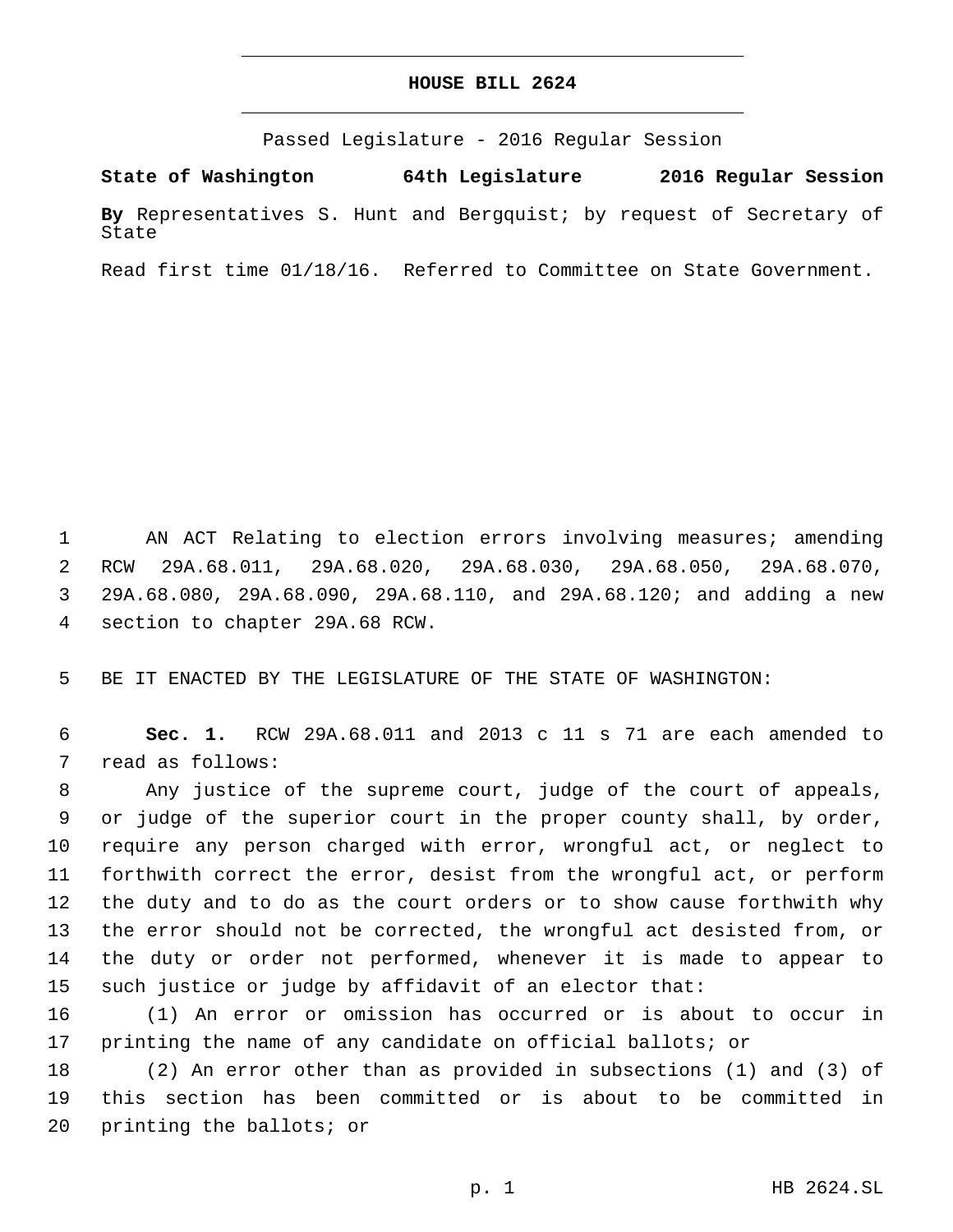(3) The name of any person has been or is about to be wrongfully 2 placed upon the ballots( $(i - or$ 

 (4) A wrongful act other than as provided for in subsections (1) and (3) of this section has been performed or is about to be 5 performed by any election officer; or

 (5) Any neglect of duty on the part of an election officer other than as provided for in subsections (1) and (3) of this section has 8 occurred or is about to occur; or

 (6) An error or omission has occurred or is about to occur in the 10 official certification of the election)).

11 An affidavit of an elector under ((subsections (1) and (3) of)) this section when relating to a primary election must be filed with the appropriate court no later than two days following the closing of the filing period for such office and shall be heard and finally disposed of by the court not later than five days after the filing 16 thereof. An affidavit of an elector under ((subsections (1) and (3)  $ef()$  this section when relating to a general election must be filed with the appropriate court no later than three days following the official certification of the primary election returns, or official certification of candidates qualified to appear on the general election ballot, whichever is later, and shall be heard and finally disposed of by the court not later than five days after the filing 23 thereof. ((An affidavit of an elector under subsection (6) of this section shall be filed with the appropriate court no later than ten days following the official certification of the election as provided in RCW 29A.60.190, 29A.60.240, or 29A.60.250 or, in the case of a recount, ten days after the official certification of the amended 28 abstract as provided in RCW 29A.64.061.)

 NEW SECTION. **Sec. 2.** A new section is added to chapter 29A.68 30 RCW to read as follows:

 Any justice of the supreme court, judge of the court of appeals, or judge of the superior court in the proper county shall, by order, require any person charged with error, wrongful act, or neglect to forthwith correct the error, desist from the wrongful act, or perform the duty and to do as the court orders or to show cause forthwith why the error should not be corrected, the wrongful act desisted from, or the duty or order not performed, whenever it is made to appear to such justice or judge by affidavit of an elector that: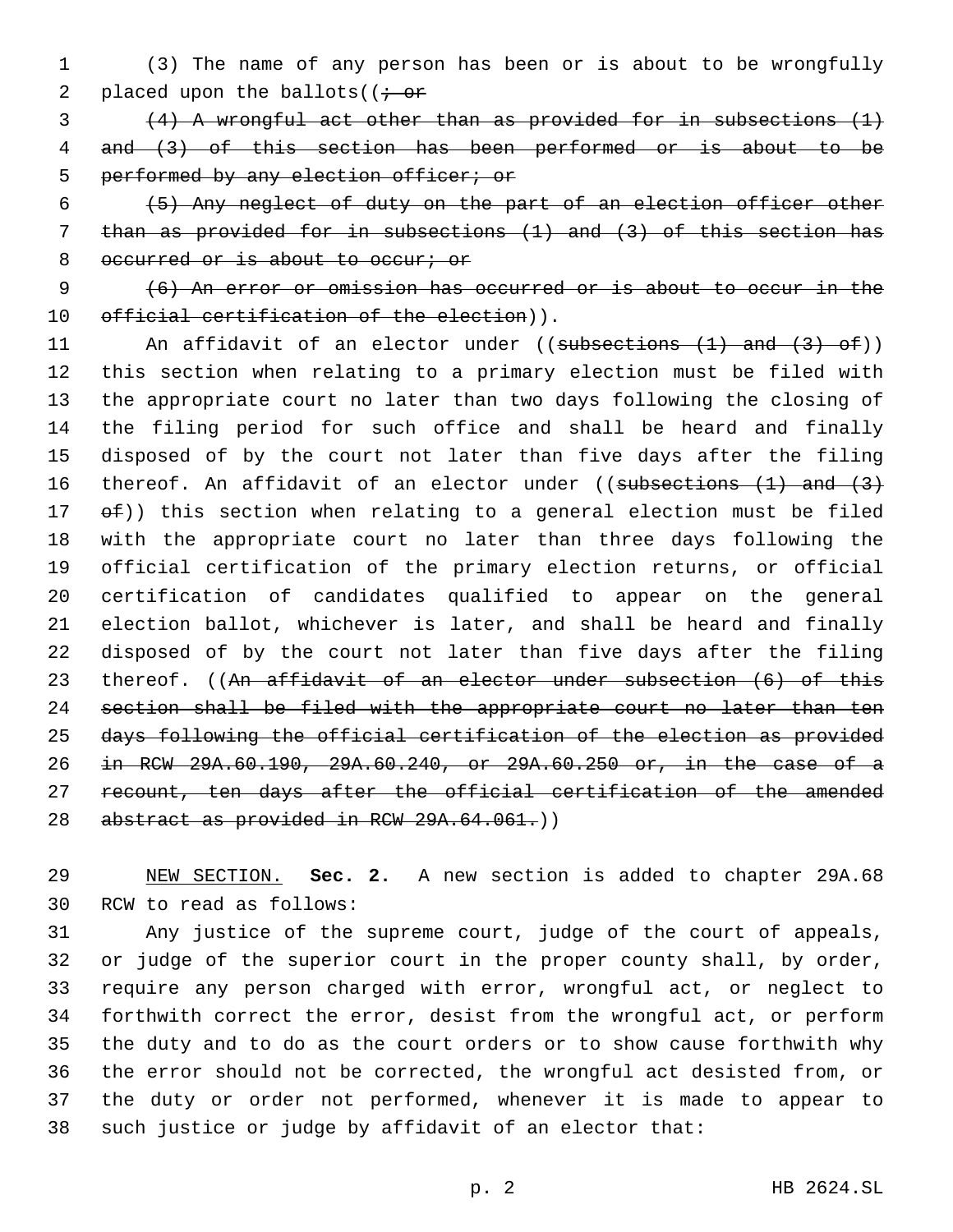(1) A wrongful act other than as provided for in RCW 29A.68.011 has been performed or is about to be performed by any election 3 officer; or

 (2) Any neglect of duty on the part of an election officer other than as provided for in RCW 29A.68.011 has occurred or is about to 6 occur; or

 (3) An error or omission has occurred or is about to occur in the official certification of any primary or election, including a 9 challenge to the certification of any measure.

 An affidavit of an elector under this subsection shall be filed with the appropriate court no later than ten days following the official certification of the primary or election as provided in RCW 29A.60.190, 29A.60.240, or 29A.60.250 or, in the case of a recount, ten days after the official certification of the amended abstract as 15 provided in RCW 29A.64.061.

 **Sec. 3.** RCW 29A.68.020 and 2013 c 11 s 72 are each amended to 17 read as follows:

 Any of the following causes may be asserted by a registered voter to challenge the right to assume office of a candidate declared elected to that office, to challenge the right of a candidate to 21 appear on the general election ballot after a primary, or to challenge certification of the result of an election on any measure:

 (1) For misconduct on the part of any election officer involved 24 therein;

 (2) Because the person whose right is being contested was not, at the time the person was declared elected, eligible to that office;

 (3) Because the person whose right is being contested was, previous to the election, convicted of a felony by a court of competent jurisdiction, the conviction not having been reversed nor the person's civil rights restored after the conviction;

 (4) Because the person whose right is being contested gave a bribe or reward to a voter or to an election officer for the purpose 33 of procuring the election, or offered to do so;

34 (5) On account of illegal votes.

(a) Illegal votes include but are not limited to the following:

(i) More than one vote cast by a single voter;

 (ii) A vote cast by a person disqualified under Article VI, 38 section 3 of the state Constitution.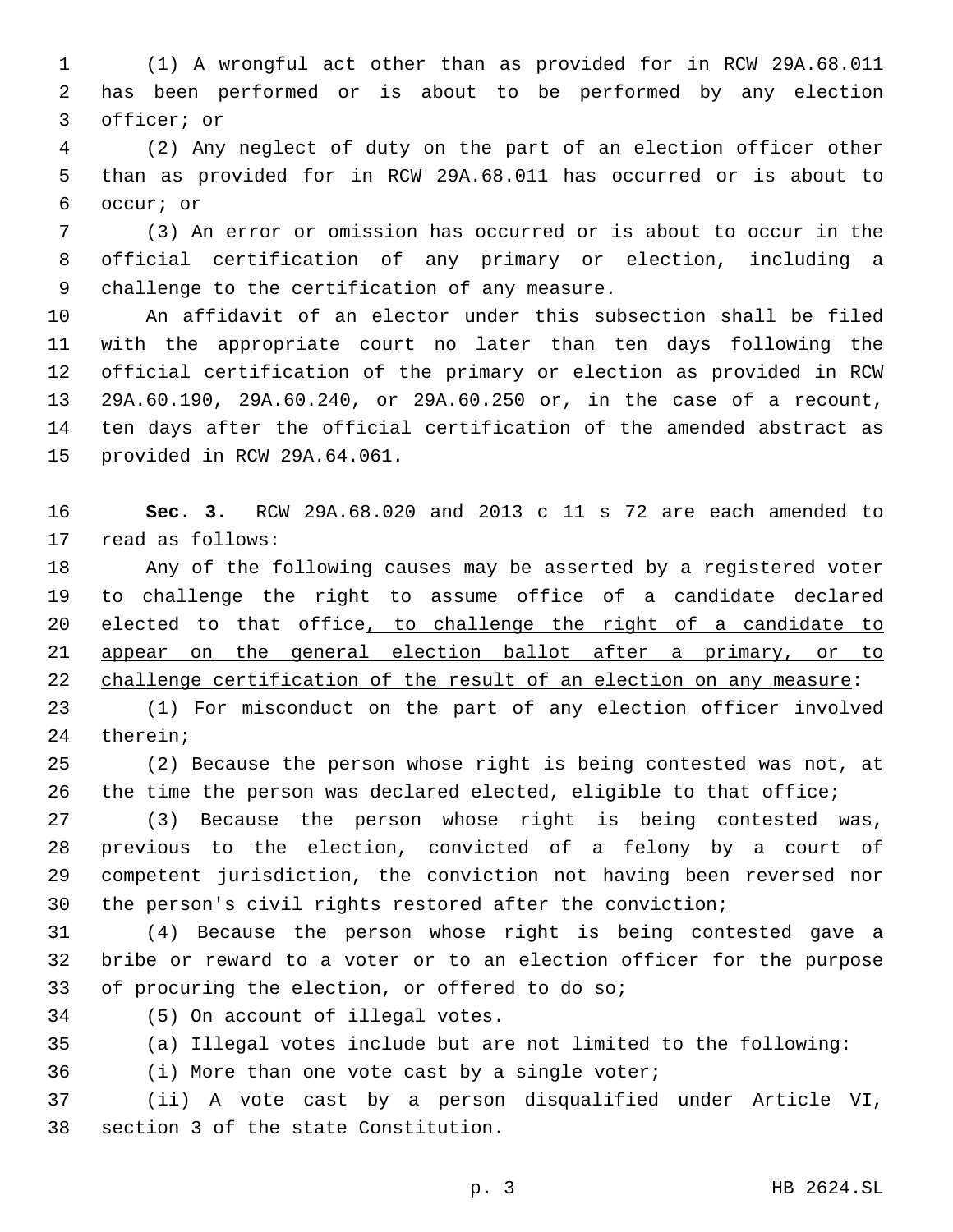(b) Illegal votes do not include votes cast by improperly registered voters who were not properly challenged under RCW 29A.08.810 and 29A.08.820.3

 All election contests must proceed under RCW 29A.68.011 or 5 section 2 of this act.

 **Sec. 4.** RCW 29A.68.030 and 2007 c 374 s 5 are each amended to 7 read as follows:

8 An affidavit of an elector filed pursuant to ((RCW) 9 29A.68.011(6))) section 2(3) of this act must set forth specifically:

 (1) The name of the contestant and that he or she is a registered voter in the county, district or precinct, as the case may be, in 12 which the office or measure is to be exercised;

13 (2) The name of the person whose right is being contested or the 14 name of the measure being contested;

15 (3) The office;

16 (4) The particular causes of the contest.

 No statement of contest may be dismissed for want of form if the particular causes of contest are alleged with sufficient certainty. The person charged with the error or omission must be given the opportunity to call any witness, including the candidate.

 **Sec. 5.** RCW 29A.68.050 and 2003 c 111 s 1705 are each amended to 22 read as follows:

 The clerk shall issue subpoenas for witnesses in such contested election at the request of either party, which shall be served by the sheriff or constable, as other subpoenas, and the superior court shall have full power to issue attachments to compel the attendance of witnesses who shall have been duly subpoenaed to attend if they 28 fail to do so.

 The court shall meet at the time and place designated to determine such contested election by the rules of law and evidence governing the determination of questions of law and fact, so far as the same may be applicable, and may dismiss the proceedings if the statement of the cause or causes of contest is insufficient, or for want of prosecution. After hearing the proofs and allegations of the parties, the court shall pronounce judgment in the premises, either confirming or annulling and setting aside such election, according to 37 the law and right of the case.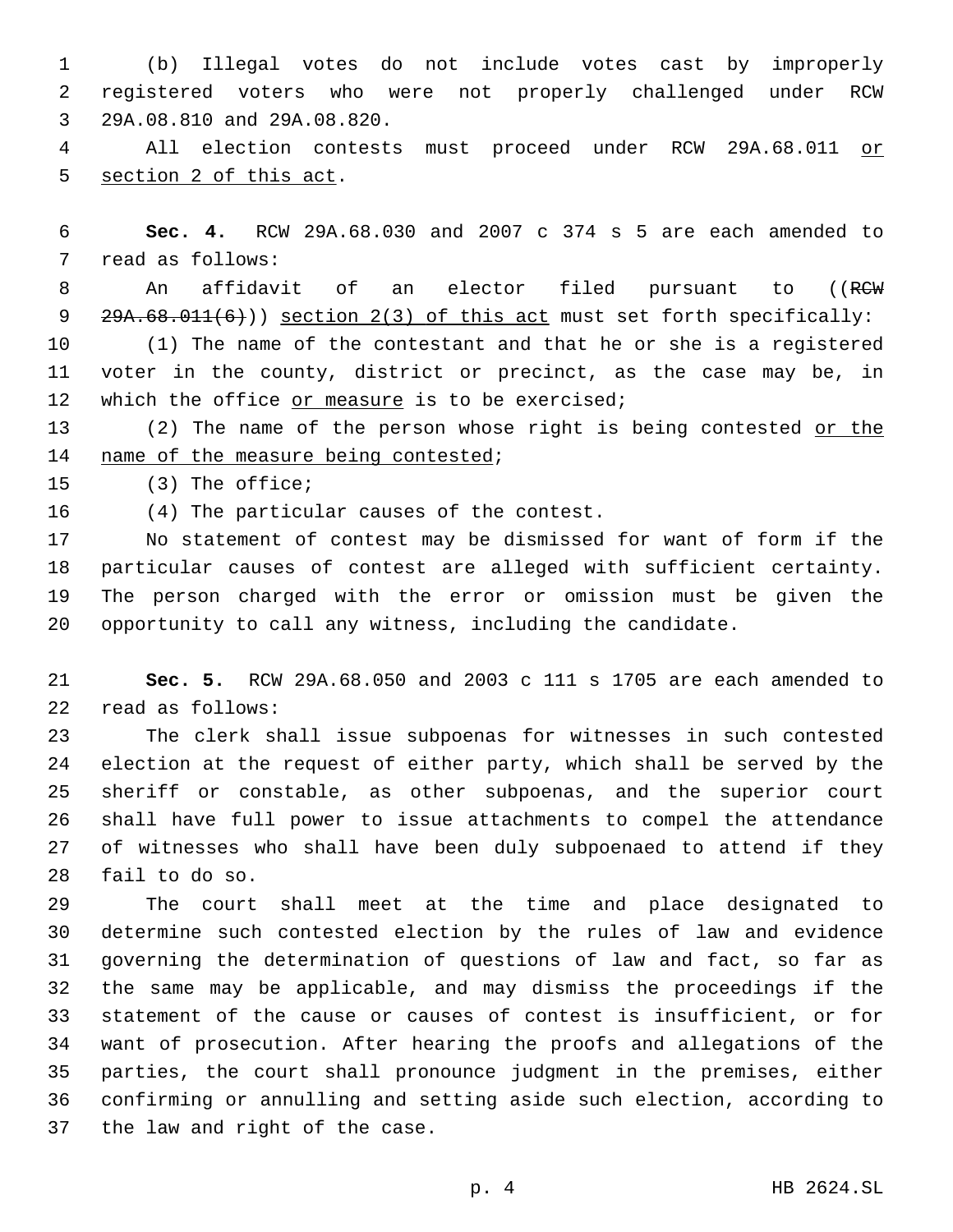If in any such case it shall appear that another person than the one returned has the highest number of legal votes, said court shall 3 declare such person duly elected. If in any such case it shall appear that the results of a measure are reversed, said court shall declare the change in result.

 **Sec. 6.** RCW 29A.68.070 and 2011 c 10 s 65 are each amended to 7 read as follows:

 No irregularity or improper conduct in the proceedings of any county canvassing board or any member of the board amounts to such malconduct as to annul or set aside any election unless the 11 irregularity or improper conduct was such as to either, reverse the 12 outcome of an election measure or procure the person whose right to the office may be contested, to be declared duly elected although the person did not receive the highest number of legal votes.

 **Sec. 7.** RCW 29A.68.080 and 2011 c 10 s 66 are each amended to 16 read as follows:

 When any election for an office exercised in and for a county is contested on account of any malconduct on the part of a county canvassing board, or any member thereof, the election shall not be annulled and set aside upon any proof thereof, unless the rejection of the vote of such precinct or precincts will change the result as 22 to such office or measure in the remaining vote of the county.

 **Sec. 8.** RCW 29A.68.090 and 2003 c 111 s 1709 are each amended to read as follows:24

 When the reception of illegal votes is alleged as a cause of contest, it is sufficient to state generally that illegal votes were 27 cast, that, if given to the person whose election is contested, or to the winning choice for a measure, in the specified precinct or 29 precincts, will, if taken from that person, or winning choice for a measure, reduce the number of the person's legal votes below the number of legal votes given to some other person for the same office 32 or reverse the outcome of the measure.

 **Sec. 9.** RCW 29A.68.110 and 2003 c 111 s 1711 are each amended to 34 read as follows:

35 (1) No election for an office may be set aside on account of illegal votes, unless it appears that an amount of illegal votes has